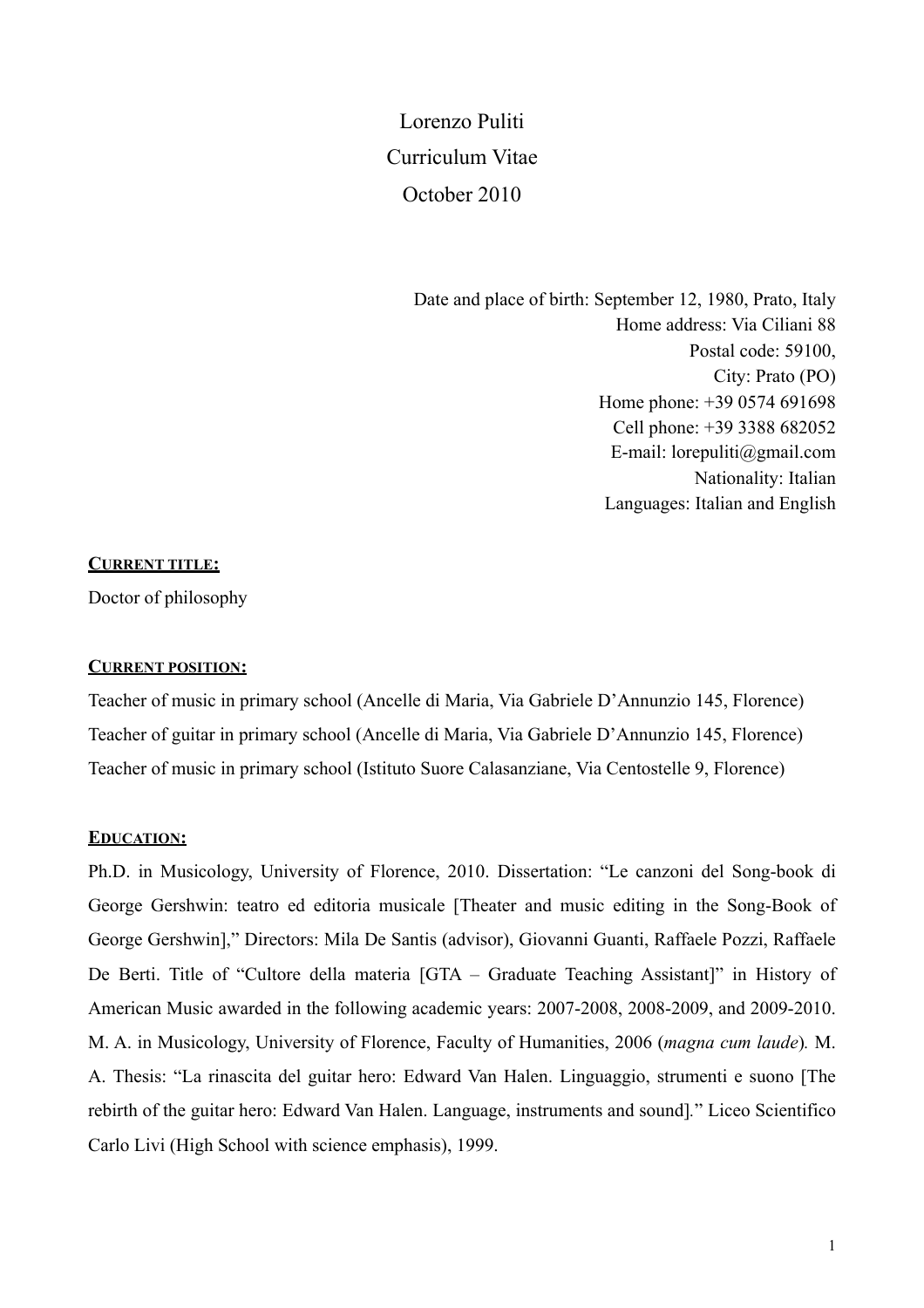## **PREVIOUS EMPLOYMENT EXPERIENCE:**

Librarian in the Library of the Department of Music and Performing Arts at the University of Florence.

Teaching Assistant of the following courses:

 History of Music in the United States of America, History of Contemporary Music, Philology of Music, Forms of Music and Poetry.

Examiner and committee member in the following exams:

 History of Music in the United States of America, History of Contemporary Music, Philology of Music, Forms of Music and Poetry, Musical Informatics, Musical Iconography, Organology, History of Musical Instruments, Aesthetics of Music, Music Drama, History of Opera, Exegesis of Musical Sources.

## **GRANTS, FELLOWSHIPS AND RESEARCH:**

- "Pietro Alinari" 2003 IperToscana. Award for the hypertext entitled *Non ci resta che ridere. Il cinema Toscano: comicità tra terra e cielo* (premio conferito nel giugno 2004).
- Doctoral Research Grant (University of Florence, Department of Music and Performing Arts), 2007-2010.
- Three-month research (September-December) conducted in the United States at the Library of Congress (Music Division, Copyright Office, Manuscripts Division) in Washington DC and at the New York Public Library for the Performing Arts (Billy Rose Theater Division). Three-month stipend.
- Three-year research conducted on Italian periodicals of music and culture of the first half of the Twentieth Century for BADACRIM (Banca dati della critica musicale italiana [Database of Italian music criticism]) PRIN (Project of Research of National Interest).

Six-month research conducted on magazines on electric guitar in the National Library of Florence. One-year Grant of the CEUR Foundation, 2011-2012.

### **PUBLICATIONS:**

"Superstrat: storia e mito" [Electric guitar construction in the 1980s], *Chitarre*, XXI, 251, 2007, pp. 38-48.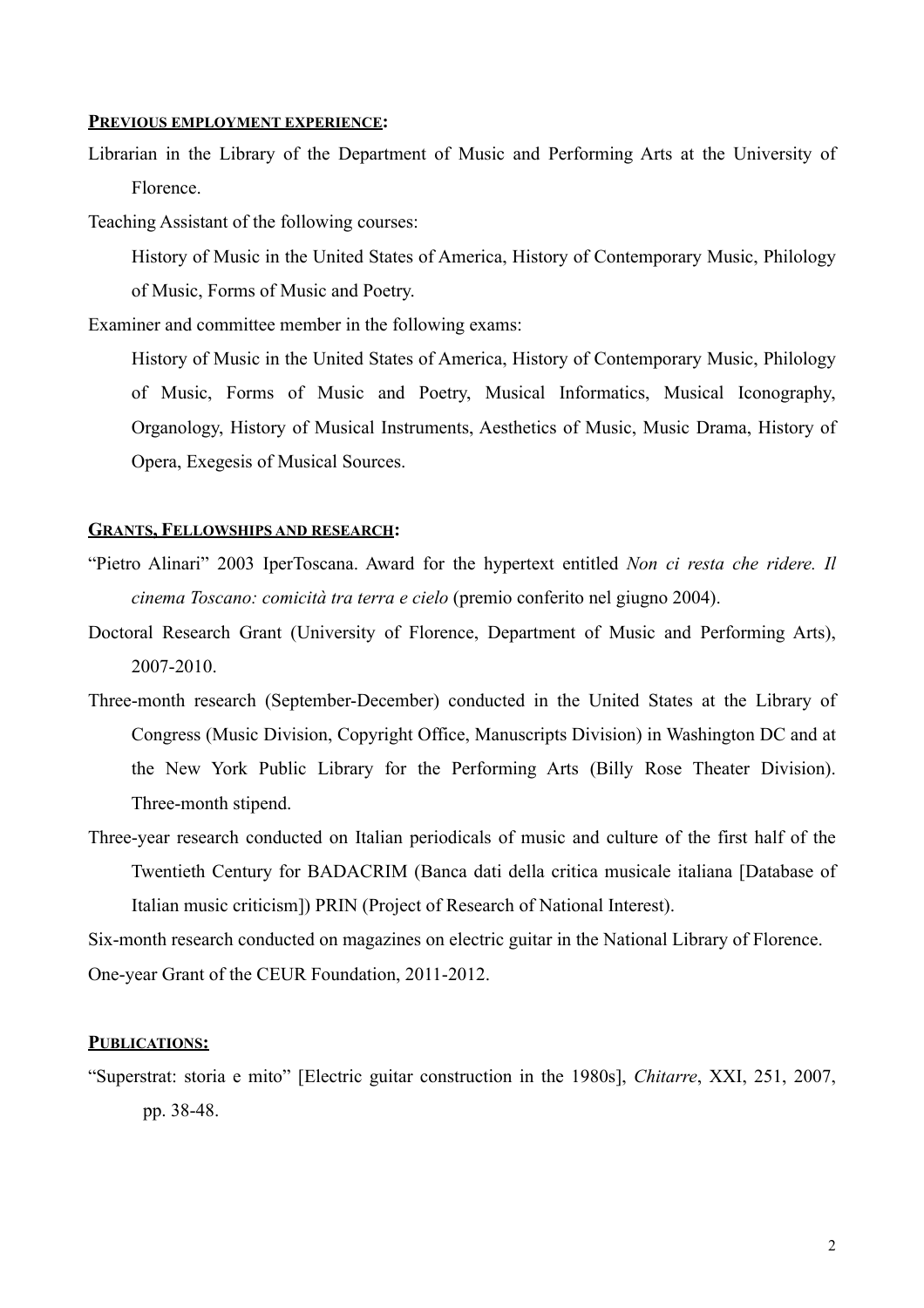- "Edward Van Halen: le radici colte di un guitar hero" [Baroque influence in Edward Van Halen's style], *Arte, Musica e Spettacolo: Annali del Dipartimento di Storia delle Arti e dello Spettacolo*, VII, 2007, pp. 88-98.
- "Luigi Parigi: un metodo per «abbracciare tutto il firmamento»" [Methodology of the music critic Luigi Parigi], in *La critica musicale in Italia nella prima metà del Novecento*, Proceedings of the International Congress (Parma, October 28, 2008), publication in progress.
- "La Critica Musicale" [History and activity of the journal *La Critica Musicale* (1918-1923)], entry in Permusica (Banca dati sui Periodici Musicali del Novecento [Database of music periodicals of the Twentieth Century]). PRIN (Project of Research of National Interest).
- "Le canzoni del Song-book di George Gershwin: teatro ed editoria musicale" [Theater and music editing in the Song-Book of George Gershwin], Ph.D. Dissertation.
- Review of the International Seminar "Seminario Internazionale. Com'era nuovo il nuovo mondo" (April 23, 2010). Published in [www.drammaturgia.it](http://www.drammaturgia.it).
- "Chopin: la nostalgia del Natale nello Scherzo," *Il Sussidiario*, Online Newspaper, [http://](http://www.ilsussidiario.net/News/Musica-e-concerti/2010/12/21/CHOPIN-La-nostalgia-del-Natale-nello-Scherzo/135770/)  [www.ilsussidiario.net/News/Musica-e-concerti/2010/12/21/CHOPIN-La-nostalgia-del-](http://www.ilsussidiario.net/News/Musica-e-concerti/2010/12/21/CHOPIN-La-nostalgia-del-Natale-nello-Scherzo/135770/)  [Natale-nello-Scherzo/135770/](http://www.ilsussidiario.net/News/Musica-e-concerti/2010/12/21/CHOPIN-La-nostalgia-del-Natale-nello-Scherzo/135770/)

#### **WORK IN PROGRESS:**

- *La Rhapsody in blue di George Gershwin*. [*George Gershwin's Rhapsody in blue*] Book for Italian publishing house Lepos (series "Pictures at an Exhibition" directed by Professor Franco Piperno), contract with the publisher signed May 2010. Two-thirds completed.
- "Composing Methods: Standard Editorial Practice in George Gershwin's Songs (1924–1931)," article completed and submitted to the *Journal of American Musicological Society*.
- Research on American music of the first half of the Twentieth Century (Grant of the CEUR Foundation).

## **CONFERENCES, LECTURES AND TEACHING EXPERIENCE**:

Lectures as assistant of professors Mila De Santis and Aloma Bardi at the University of Florence.

"Edward Van Halen: le radici colte di un 'guitar hero,'" "X Seminar of Musicology of the «Saggiatore Musicale»" (Bologna, November 24-26, 2006).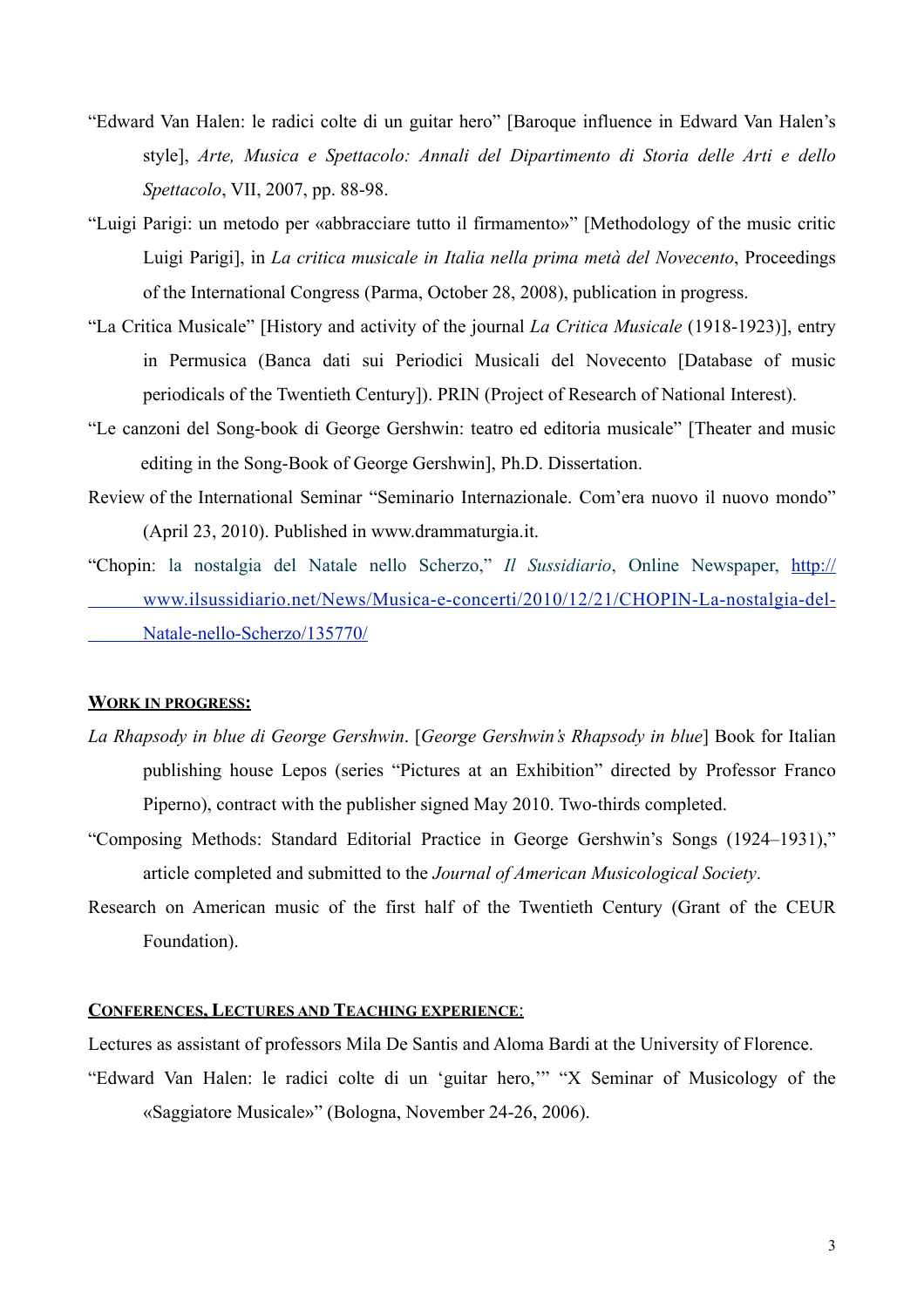- "L'ombra di Don Giovanni di Franco Alfano" [Genesis and Reception of the opera of Franco Alfano], Doctoral Seminar "Banca dati della critica musicale italiana: 1900-1950" (Florence, May 12, 2008).
- "La figura di Luigi Parigi," International Congress "La critica musicale in Italia nella prima metà del Novecento" (Parma, October 28, 2008).
- "Il rapporto fra parole e musica nelle canzoni di George e Ira Gershwin" [Words and music in Gershwin's songs], lecture for the University course "Forme di poesia per musica" (University of Florence, March 25, 2009).
- "Luigi Parigi: un metodo per «abbracciare tutto il firmamento»," Doctoral Seminar "Banca dati della critica musicale italiana: 1900-1950" (University of Florence, May 15, 2009).
- *"*The making of West Side Story," English Lecture at the New York University (Italian Program, Florence, February 23, 2010).
- "Musica e poesia nei song gershwiniani" [The relationship between George and Ira Gershwin], lecture for the University course "Forme di poesia per musica" (University of Florence, March 24, 2010).
- "'The man I love:' genesi e rielaborazioni di un hit, con ascolti musicali dal vivo da manoscritti inediti di George Gershwin rinvenuti alla Library of Congress" [Genesis and piano arrangements of 'The man I love,' with unpublished manuscripts from the Library of Congress], International Seminar organized by Fiamma Nicolodi and Aloma Bardi, "Com'era nuovo il nuovo mondo", Gli Stati Uniti d'America, la musica, la musicologia, il senso di una scoperta permanente (Florence, April 23, 2010).
- *"*Il song in scena. Esecuzione di quattro canzoni gershwiniane nella versione originariamente concepita per Broadway. Scene da musicals di George e Ira Gershwin eseguite a Broadway durante gli anni '20 e gli anni '30 del Novecento, con testi non inclusi nella versione pubblicata" [Gershwin's songs with lyrics originally used onstage in the 1920s], International Seminar organized by Fiamma Nicolodi and Aloma Bardi, "Com'era nuovo il nuovo mondo", Gli Stati Uniti d'America, la musica, la musicologia, il senso di una scoperta permanente (Florence, April 23, 2010).
- "'Musica insieme' omaggio a Fryderyk Chopin nel bicentenario della nascita 1810-2010" [Tribute to Fryderyk Chopin, organized by the Provincial Administration of Florence], introduction, presentation and listening guide to the following piano works: *Nocturne*, op. 9, *Polonaise*,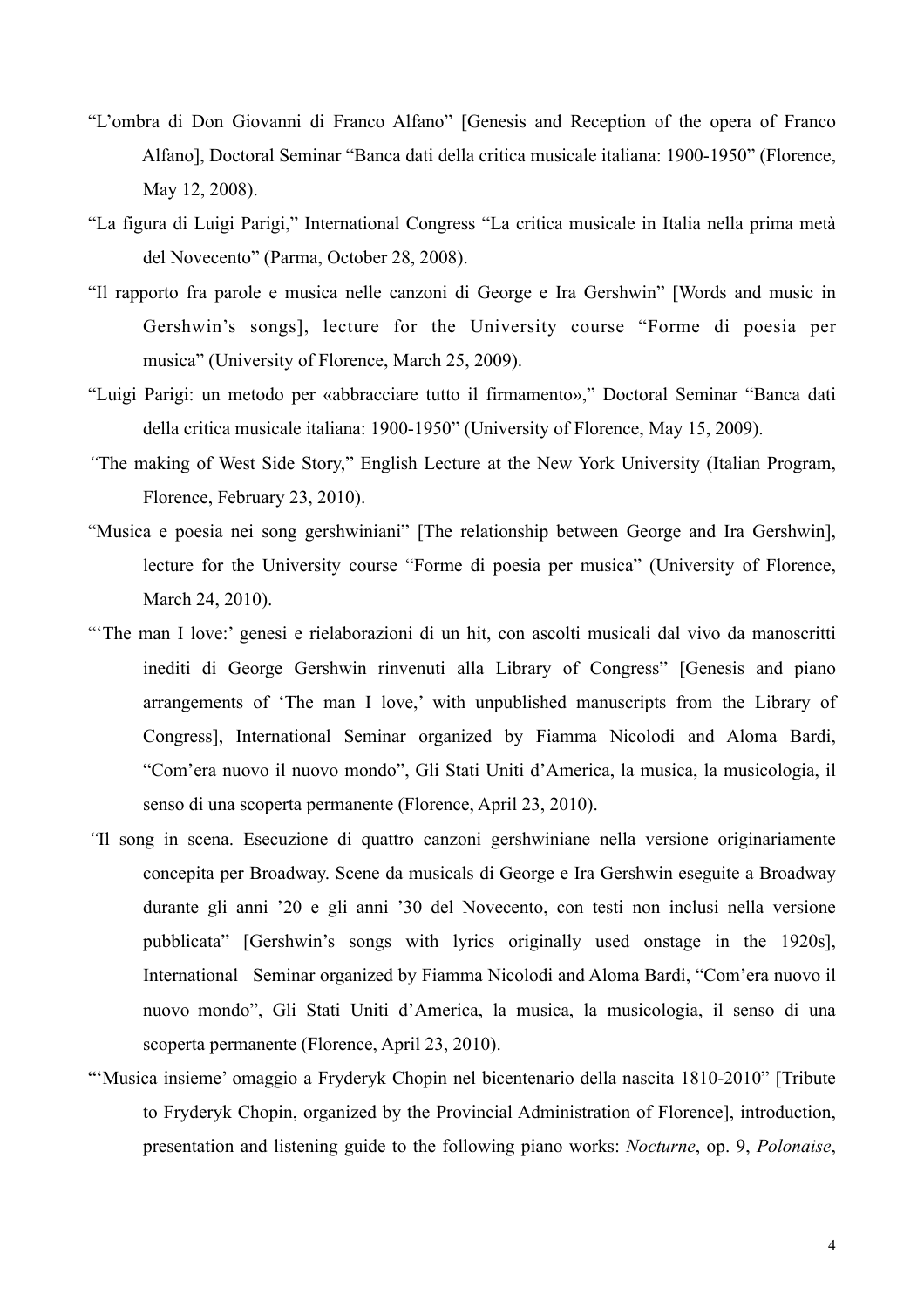op. 40, *Scherzi*, op. 20, n. 1 and op. 39, n. 3. Piano player: Giovanni Nesi (September 5, 2010 and September 11, 2010).

- "'Musica insieme' omaggio a Fryderyk Chopin nel bicentenario della nascita 1810-2010" [Tribute to Fryderyk Chopin, organized by the Provincial Administration of Florence], introduction, presentation and listening guide to the following piano works: *Preludes*, op. 28, Nocturne, op. 62, *Berceuse*, op. 57 and *Polonaise-fantasy*, op. 61. Piano players: Dario Bonuccelli and Cathy Krier (September 18, 2010).
- "Notes from Nostalgia: a listening guide to the piano works of Fryderyk Chopin," English Lecture at the Benedictine College (Italian Program, Florence, October 7, 2010).
- "The man I love: un nuovo arrangiamento pianistico di George Gershwin'" [The man I love: a new piano arrangement by George Gershwin] "X Seminar of Musicology of the «Saggiatore Musicale»" (Bologna, November 19-21, 2010).

## **TRANSLATIONS (FROM ENGLISH TO ITALIAN):**

- Lyrics: *Oh, Lady be good!*, *Fascinating rhythm*, *Clap yo' hands*, *Who cares?* (songs by George and Ira Gershwin), in "Il song in scena. Esecuzione di quattro canzoni gershwiniane nella versione originariamente concepita per Broadway. Scene da musicals di George e Ira Gershwin eseguite a Broadway durante gli anni '20 e gli anni '30 del Novecento, con testi non inclusi nella versione pubblicata" [Gershwin's songs with lyrics originally used onstage in the 1920s], International Seminar organized by Fiamma Nicolodi and Aloma Bardi, "Com'era nuovo il nuovo mondo", Gli Stati Uniti d'America, la musica, la musicologia, il senso di una scoperta permanente (Florence, April 23, 2010).
- "The Changing World of Young People and Communication Technologies (I giovani e le tecnologie di comunicazione nel mondo in trasformazione)," notes for a presentation by Dr. Toni Sant, International Congress Universa Laus (International Study Group for Liturgical Music), August 24, 2010.

# **PLAYBILLS:**

"Il song in scena. Esecuzione di quattro canzoni gershwiniane nella versione originariamente concepita per Broadway. Scene da musicals di George e Ira Gershwin eseguite a Broadway durante gli anni '20 e gli anni '30 del Novecento, con testi non inclusi nella versione pubblicata" [Gershwin's songs with lyrics originally used onstage in the 1920s],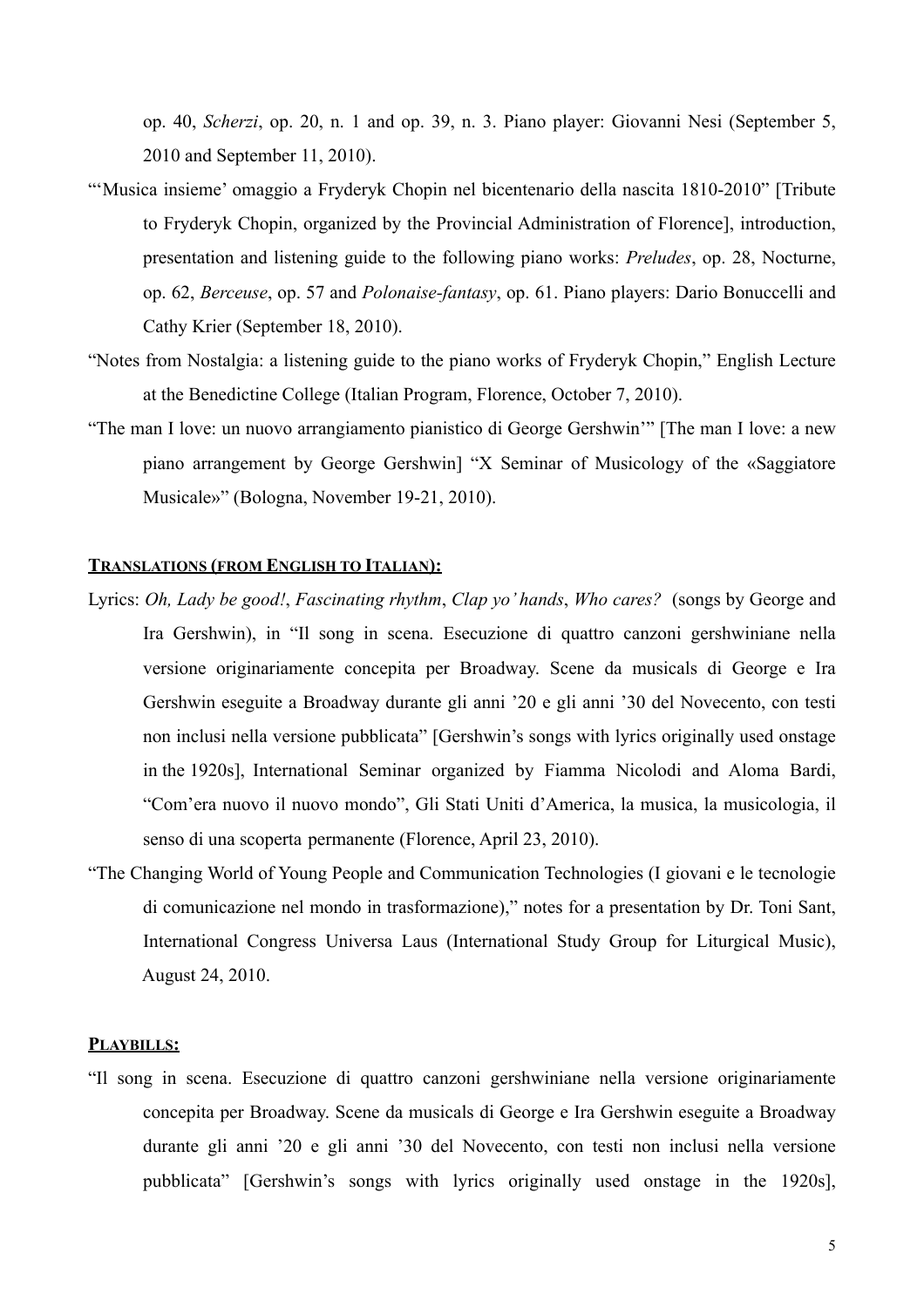International Seminar organized by Fiamma Nicolodi and Aloma Bardi, "Com'era nuovo il nuovo mondo", Gli Stati Uniti d'America, la musica, la musicologia, il senso di una scoperta permanente (Florence, April 23, 2010).

## **GENERAL CULTURAL ACTIVITY**:

- Filing and writing abstracts for BADACRIM (Banca dati della critica musicale italiana [Database of Italian music criticism]) PRIN (Project of Research of National Interest).
- Proofreader for BADACRIM (Banca dati della critica musicale italiana) PRIN (Project of Research of National Interest).
- Member of the Executive Board and Secretary of ICAMus (The International Center of American Music), European Section.
- Student delegation at the University of Florence (Board of the Department of Music and Performing Arts); academic years: 2000/2001-2001/2002 and 2002/2003-2003/2004.
- Devising of the exhibition *Cantami qualcosa pari alla vita* (Florence, "Firenze in Festa", edition 2004).

Acting in the theatrical company "Teatro 26".

Playing guitar in jam sessions

#### **ORGANIZATION OF EVENTS:**

With the contribution of the University of Florence:

- *La chitarra spagnola e sudamericana* [Spanish and South American guitar], lecture-concert with Maestro Marco Annunziati (2003).
- *Il Don Giovanni di Mozart*, lecture-concert with Maestro Giovanni Fornasieri (2003).
- *La musica afroamericana* [Afro-American music], lecture-concert with the music critic Luigi Monge and the blues band *Big Fat Mama* (2004).
- *Non ci resta che ridere*, film and discussion with representative personalities of the Florentine cinema: Alessandro Benvenuti, Carlo Monni, Leonardo Pieraccioni, and Barbara Enrichi (2005).

In the manifestation "Firenze in Festa":

*Per l'alto mare* [Based on Dante Alighieri's Divine Comedy], theatrical show of the company "Teatro 26" (2003).